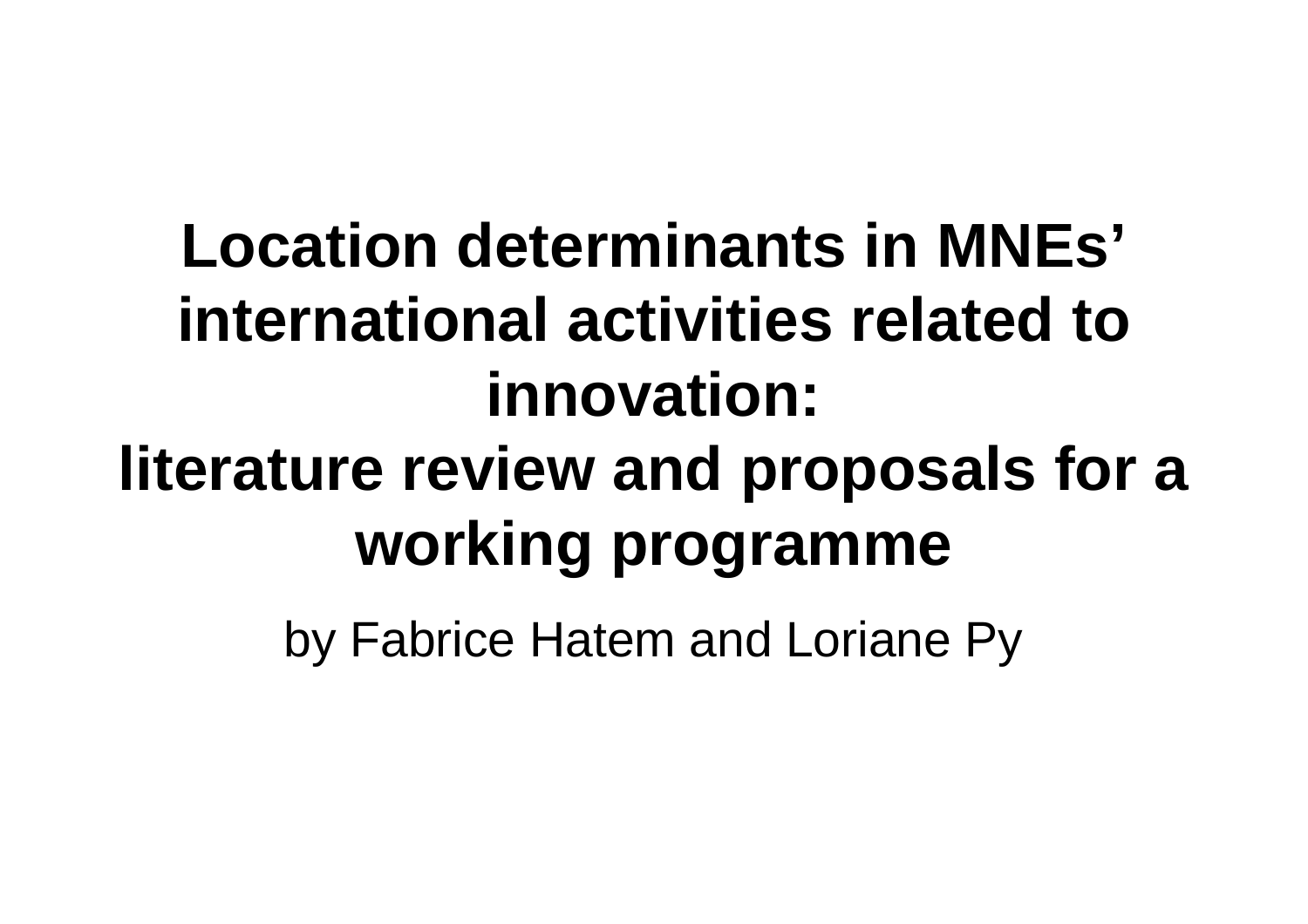## Why a literature review?

- Identify the major findings of the literature(academics+consultants+official reports)…
- …As well as pending questions and/or methodological issues…
- …In order to shed light on the future orientations of the WPGi's working programme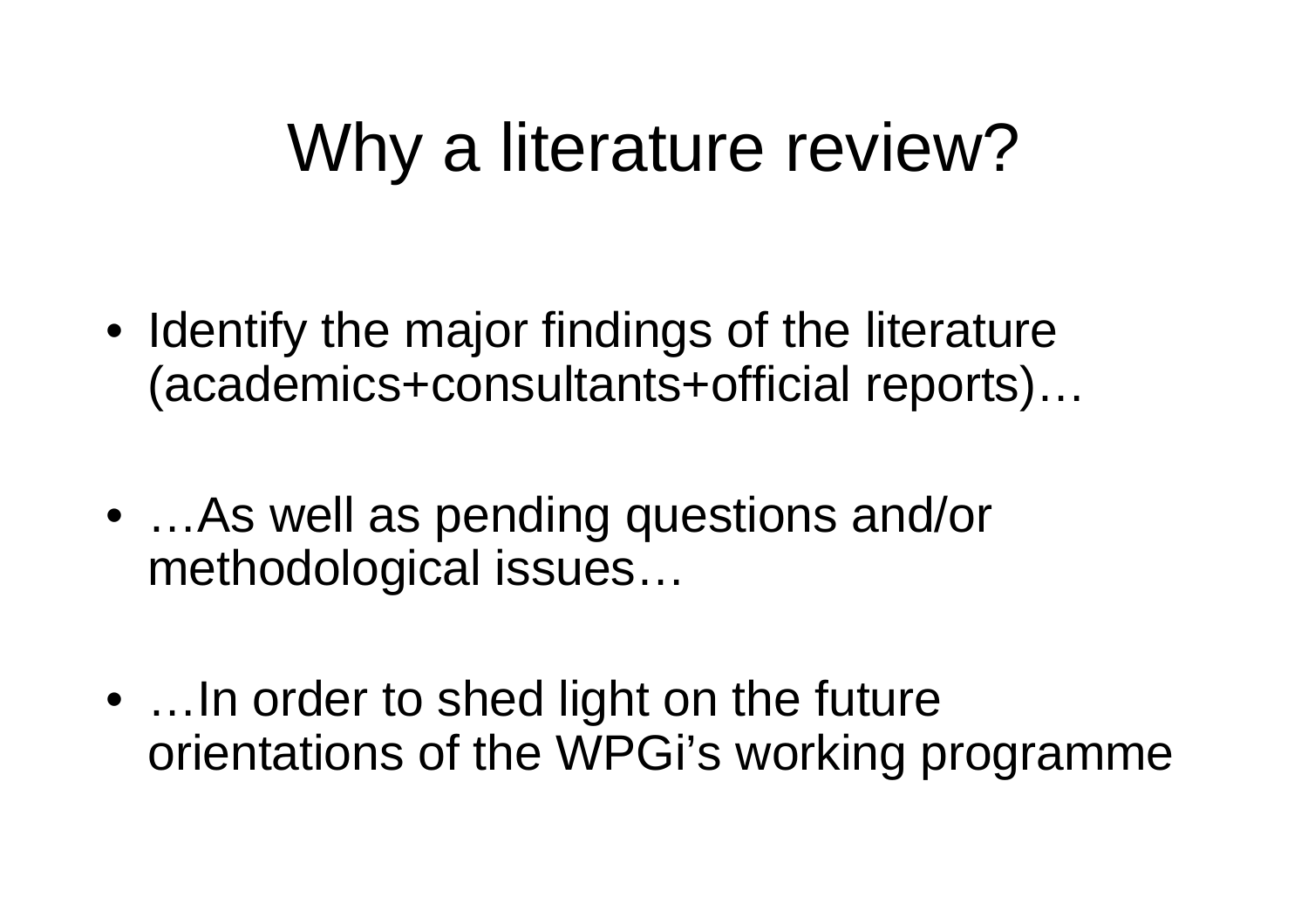# Summary

- Why innovation-related activities internationalise?
- Location determinants for R&D, headquarters, hightech industries
- Tools to analyse territorial attractiveness
- A critical view on the existing literature
- Proposals for a working programme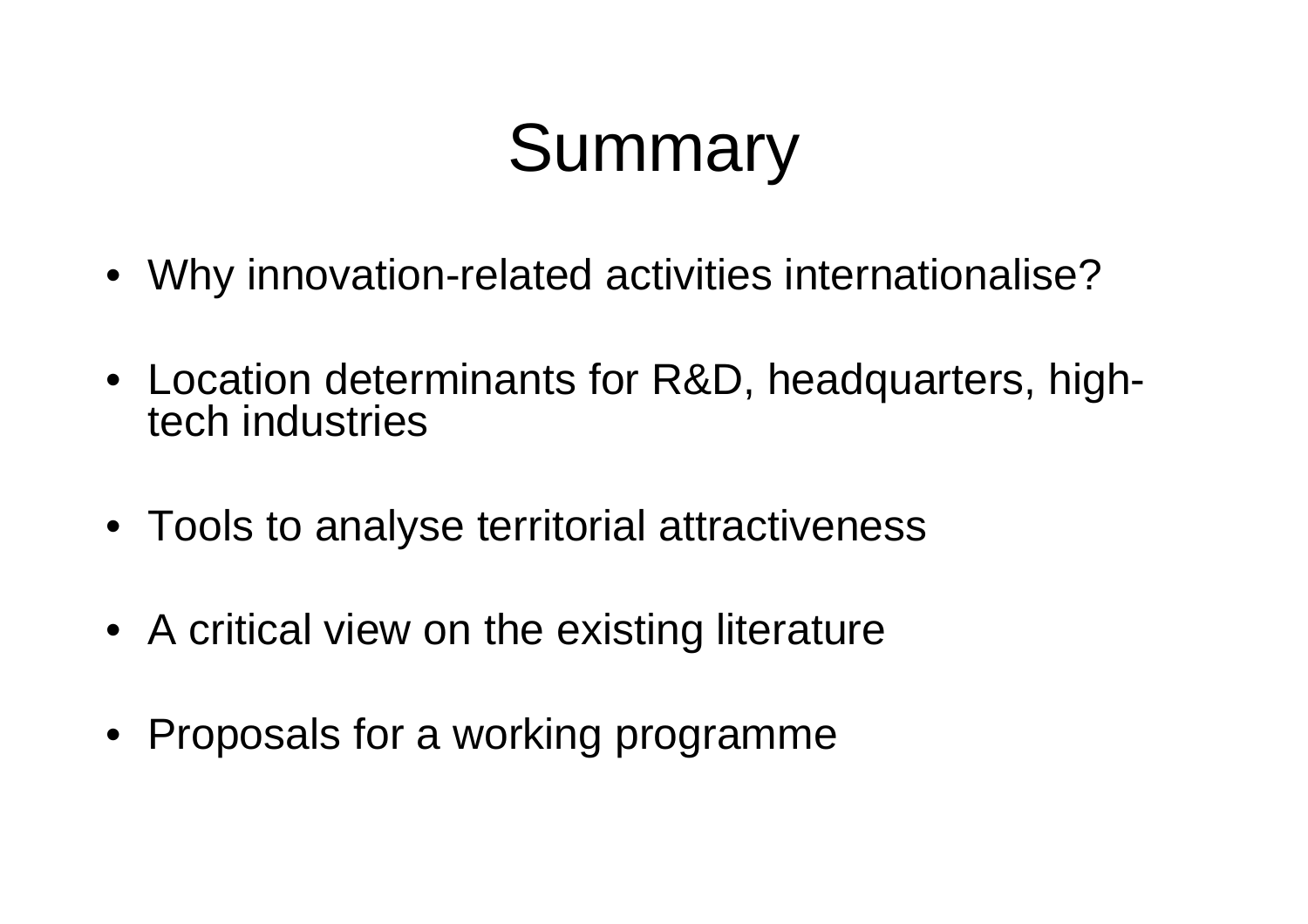## Why R&D activitiesinternationalise?

- Centrifugal forces gain momentum as against centripetal ones
- Three major driving internationalisation forces
- Complex and evolutive internationalisation patterns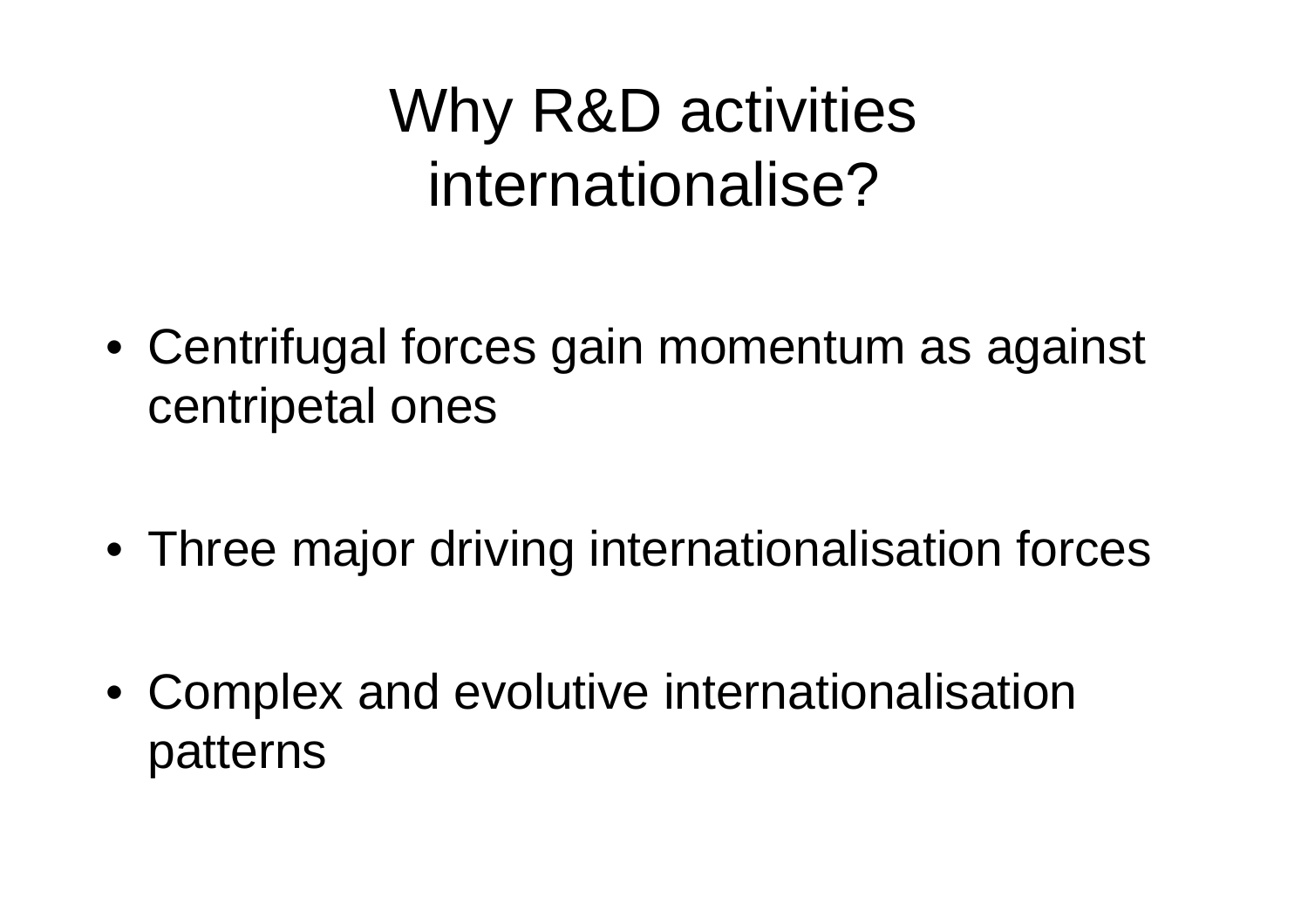## Global motives for R&D internationalisation

- A limited but growing trend (OECD, 2008, UNCTAD, 2005)
- • Centripetal forces: national innovation system (Narula, 2002), need for coordination (Granstand, 1999), transaction costs(Fish, 2003)
- $\bullet$  Centrifugal forces: demand-driven, supply-driven (ressources and costs) (Criscuolo, 2005)
- •Enabling external factors (Cheng abd Bolon, 1993)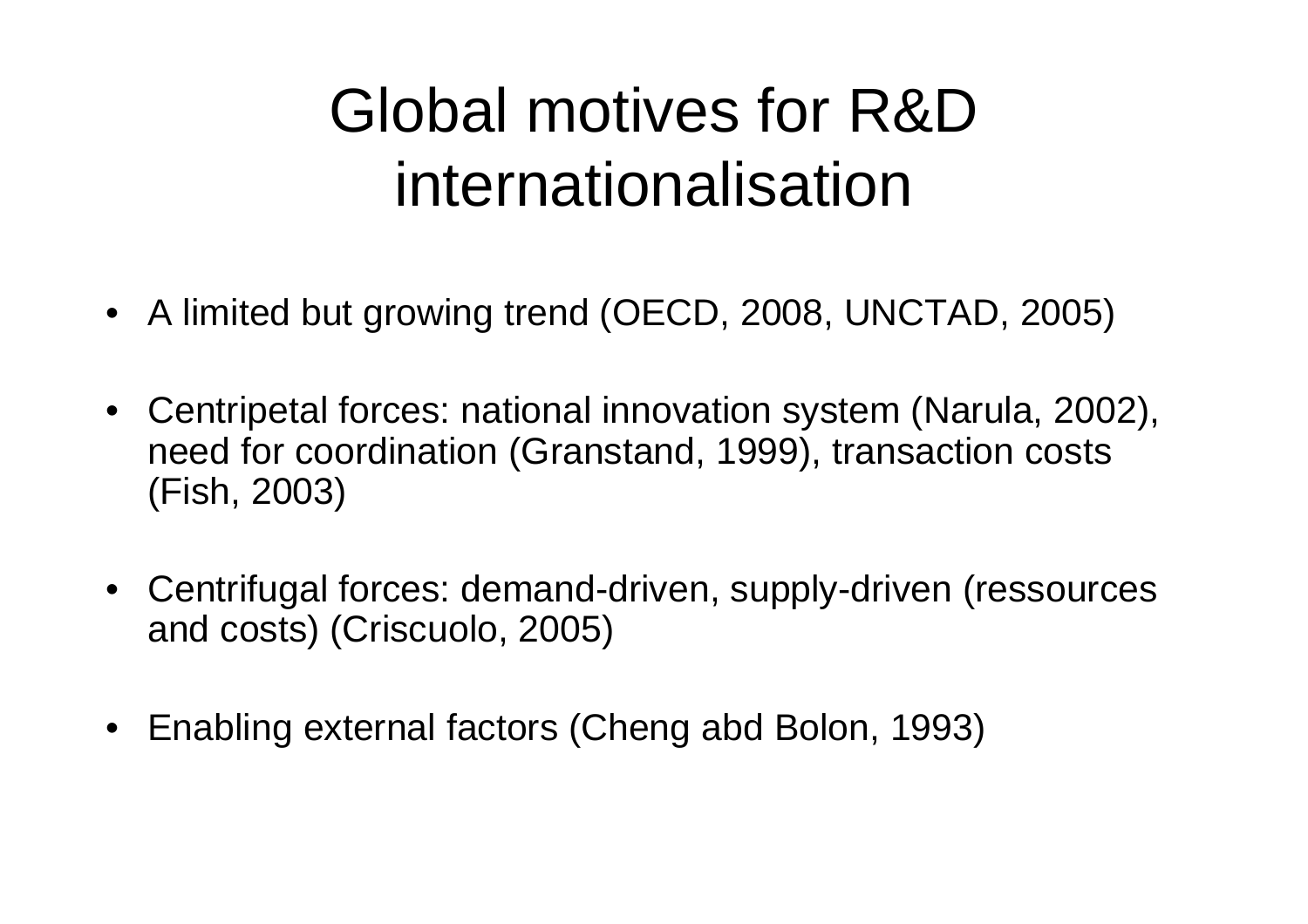### The relative importance of variousmotives

- Demand-driven motives have long been dominant (Kummerle, 1999; Vega, 1999)
- Supply-driven motives gain momentum(Ambos, 2005)
- The rising importance of cost-control (Armbrecht, 2003; Zhao, 2004)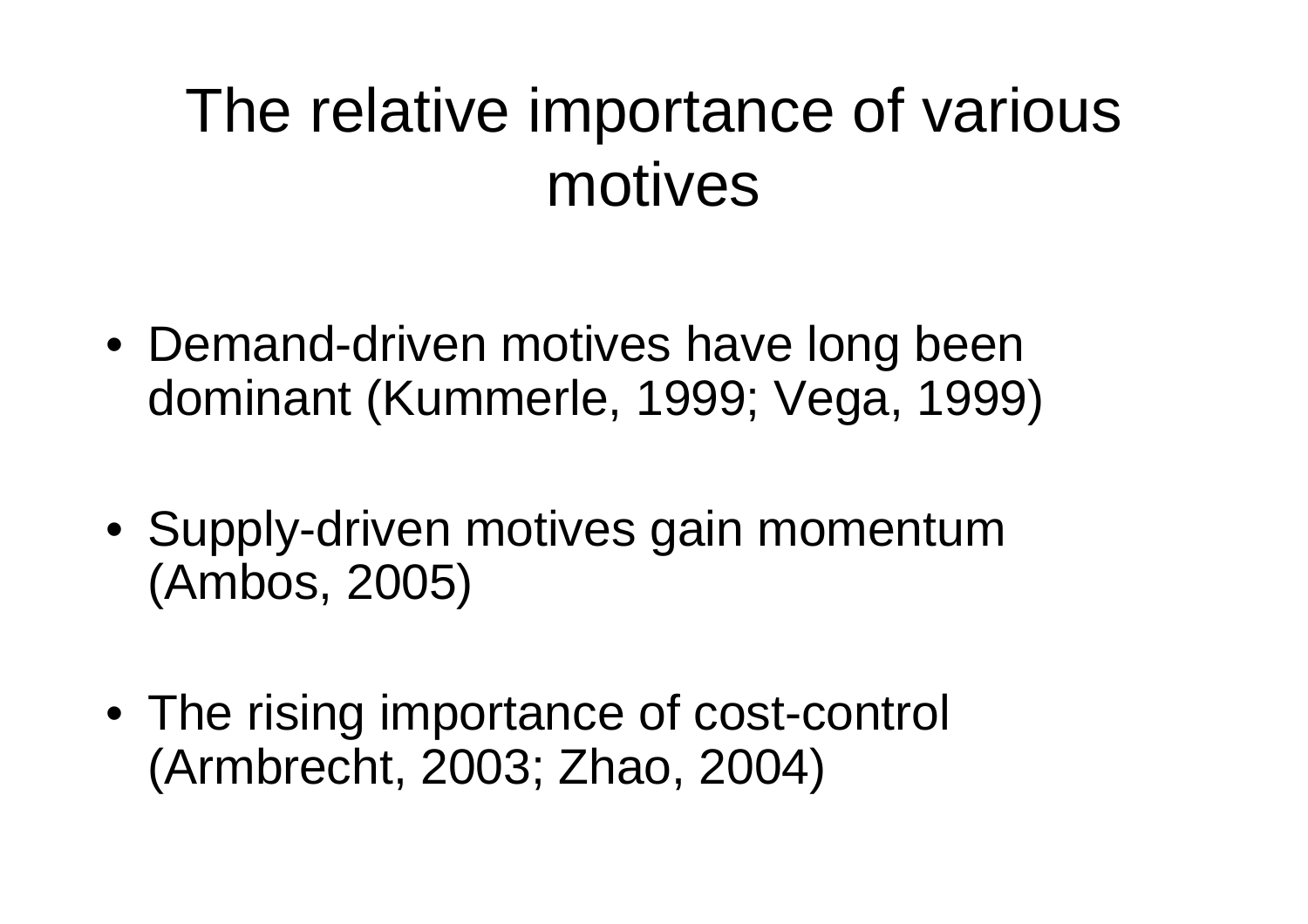## Complex and evolutiveinternationalization patterns

- Companies' strategies combine demand-driven and supply-driven motives (Ito and Wakasugi, 2007; Von Zedwitz and Gassmann, 2002)
- Creation of complex international R&D networks (Sachwald, 2008)
- A dynamic pattern: from adaptation to innovation? (Serapio and Dalton, 1999; Pearce, 1999)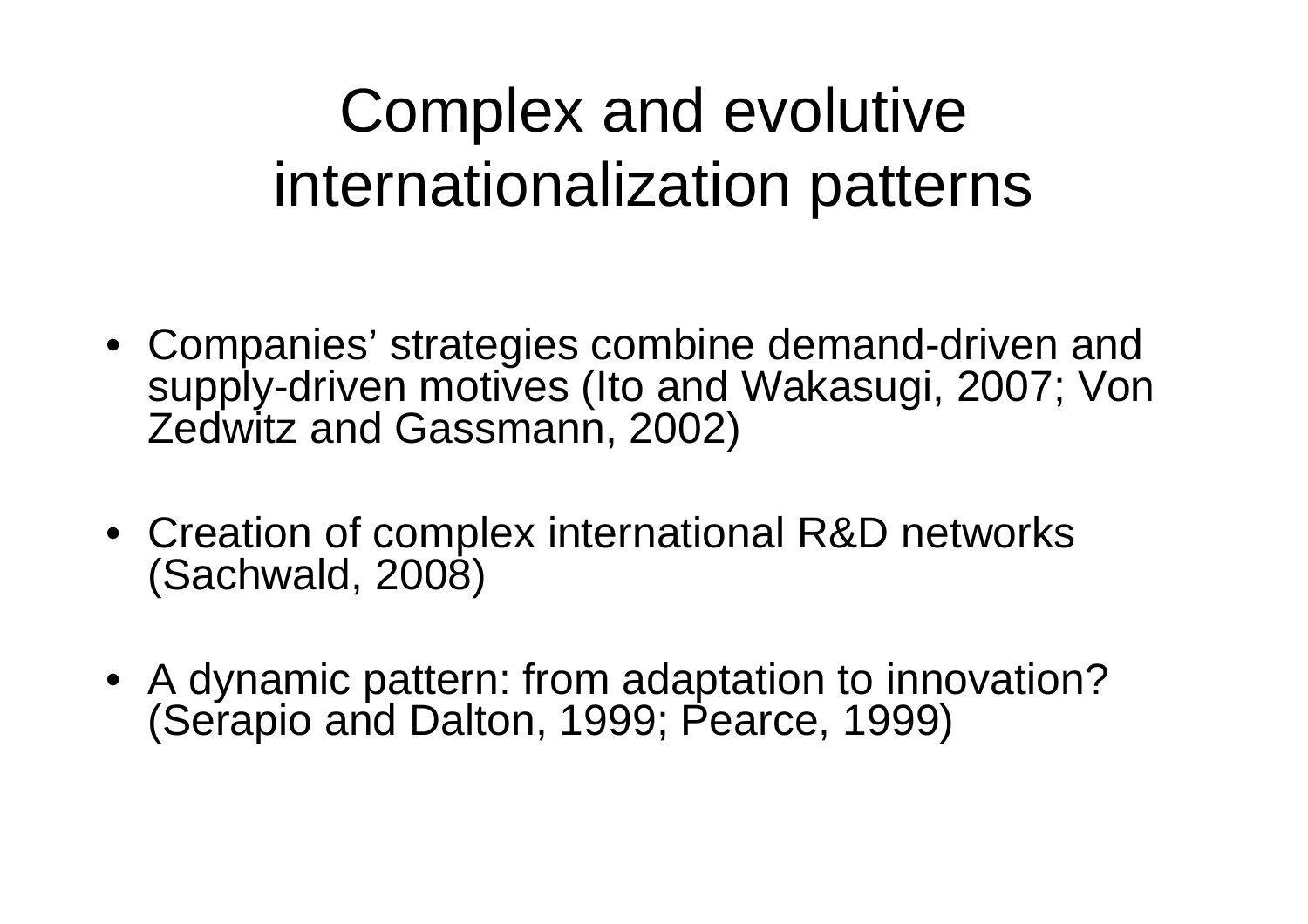### What are the main location determinants ?

- R&D
- Headquarters
- High-tech industries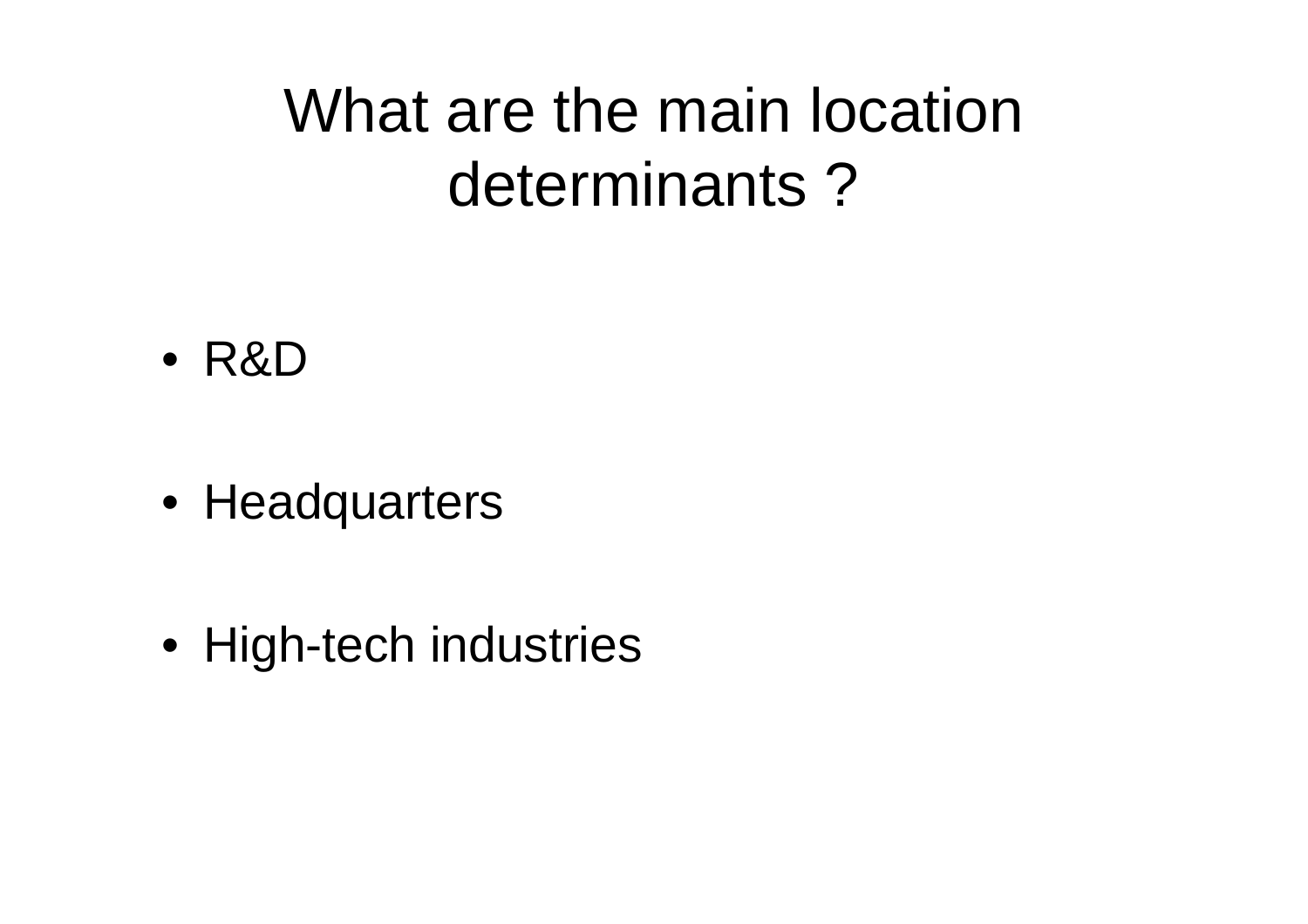### Location determinants for R&D activities

- Global analysis : role of proximity to market Shimizatuni and Todo, 2008), scientific infrastructure (Kumar, 2001), agglomeration effects (Defever, 2006), cost control (Ernst, 2003)
- Different location determinants depending on the type of R&D: adaptative, innovative, support (Sachwald and Chassagneux, 2007)
- Co-location effects: adaptation and support centres more prone to locate close to a production facility (Defever, 2006), innovation centres close to poles of scientificexcellence.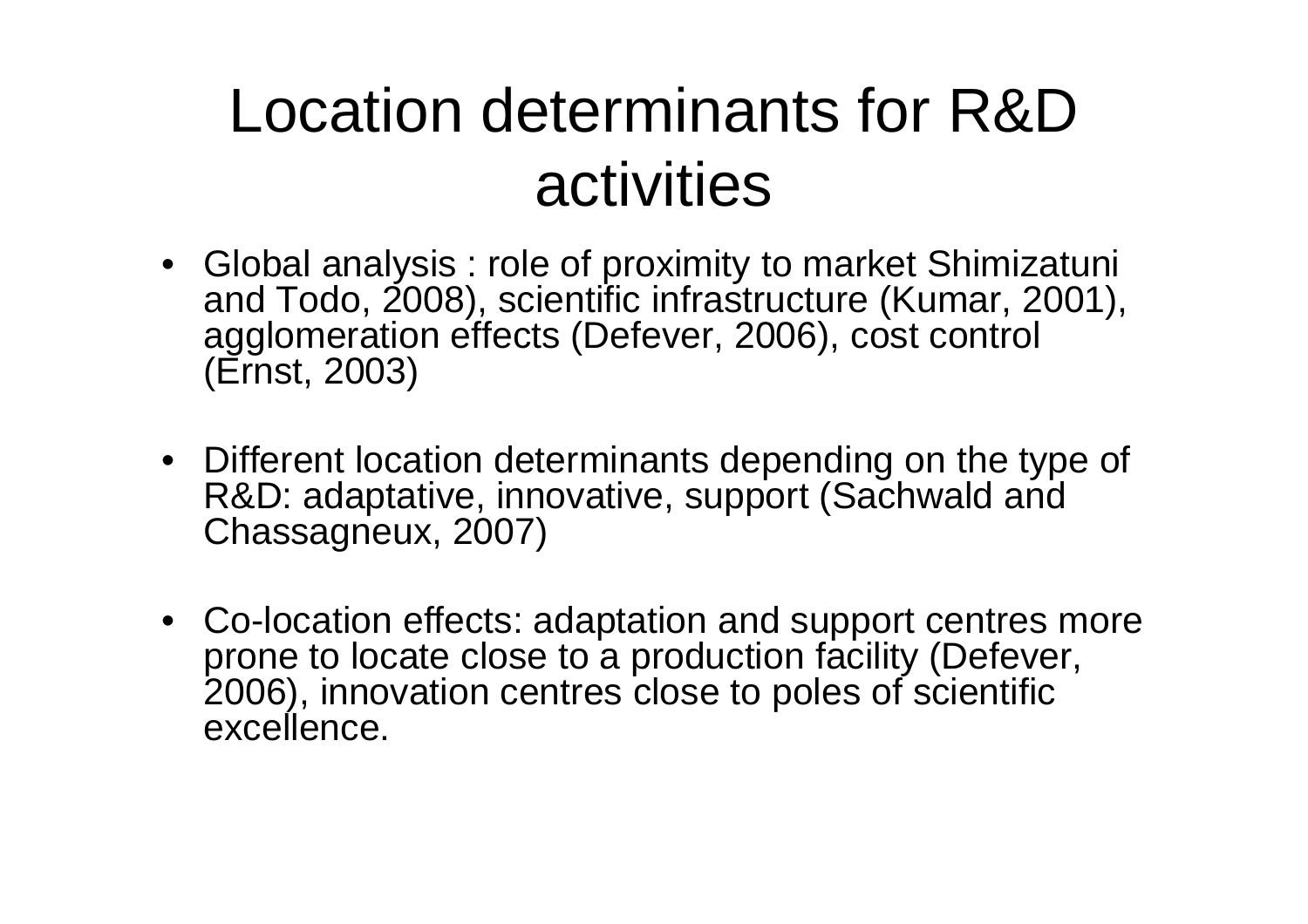### Location determinants for headquarters

- Various spatial levels of analysis : country-level (Hatem-Py, 2008) vs city-level (Henderson and Ono, 2008)
- Role of agglomeration effects, specialized services suppliers, infrastructures (Strauss-Kahn and Vives, 2005) access to market and skilled labour, tax and legal issues, cultural proximity (Hatem and Py, 2007)
- Analysis of trade-off between a location close to the main production facility and a location in a specialisedmetropolitan area (Davis and Henderson, 2004)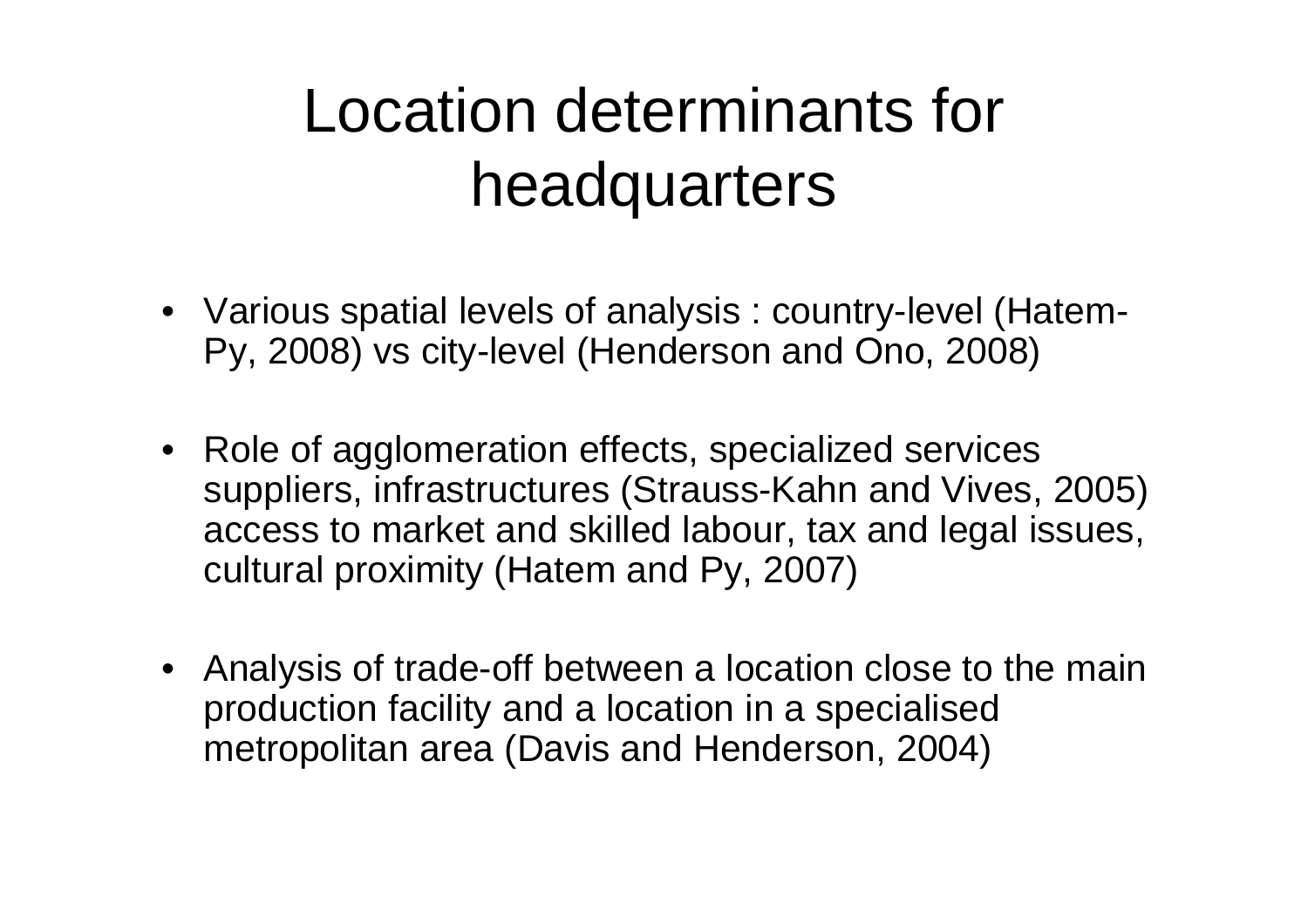### Location determinants for high-tech industries

- •The literature on the subject is unexpectedly scarce
- $\bullet$  Two strands of literature: global approach (Goetz and Rupashingha, 2002) or focused on one specific industry (Le Gall on ITC in France, 2008)
- • Insurprinsingly, these activities are more sensitive to skills and scientificinfrastructures than to labour costs (especially in pharmaceutical and biotechs) – Serapio and Dalton, 1999; Abramowsky and al., 2007)
- •Importance of market and agglomeration effects (Barrios and al., 2008)
- • Differences in location behaviours depending in sub-sectors (Barry and Curran, 2004)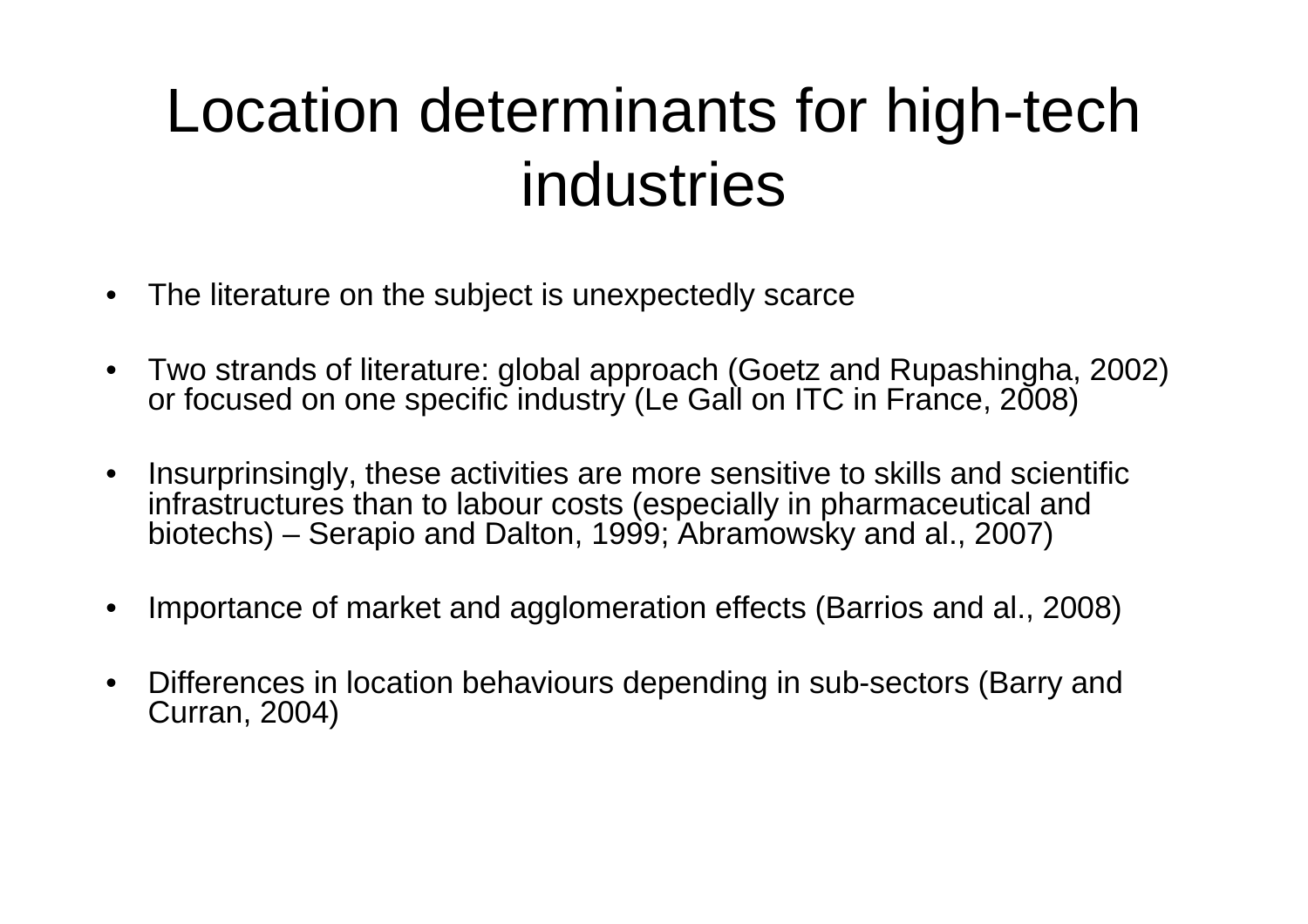### Tools to analyse territorial attractiveness

- Attractiveness as a potential
- Attractiveness as a performance
- Attractiveness as a policy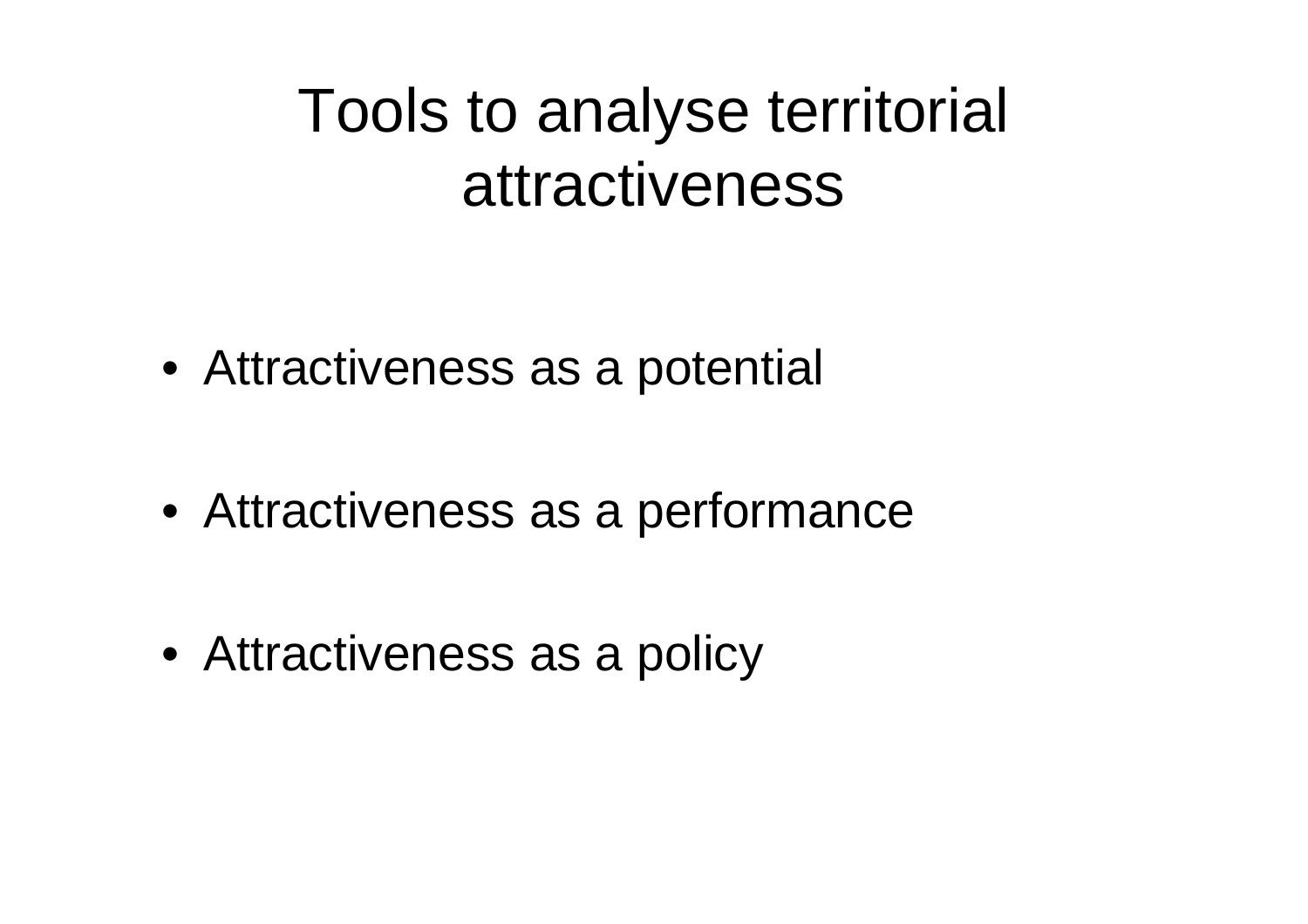## Attractiveness as a potential

- Definition: adaptation of the territory to the investors' needs and requests
- Global measures of attractiveness: WEF, IMD, AT Kearney, Ernst and Young…
- Global measures of innovation potential: WEF, OECD, UE, INSEAD…
- Some studies focus on attractiveness for innovationrelated activities: KPMG,IBM/PLI, Ernst and Young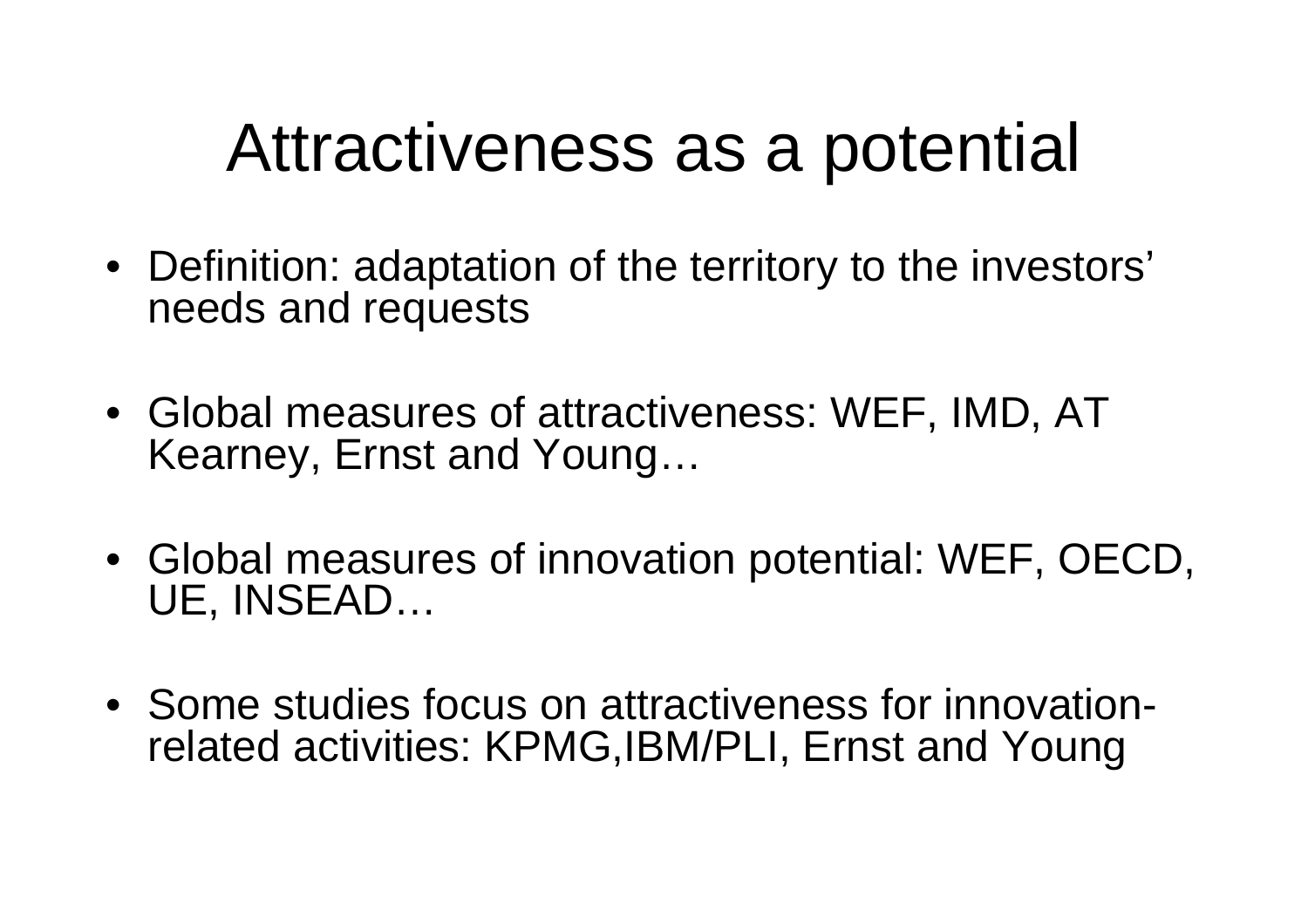## Attractiveness as a performance

- Definition : amount of investment (or activities) attracted
- • Data on investment projects: OCO, GILD, Ernst and Young, Thomson Financial..
- •Data on FDI flows and stocks
- •Data on the presence of foreign activities: AFA, FATS
- •Few data on non-investment modalities
- A structural heterogeneity of sources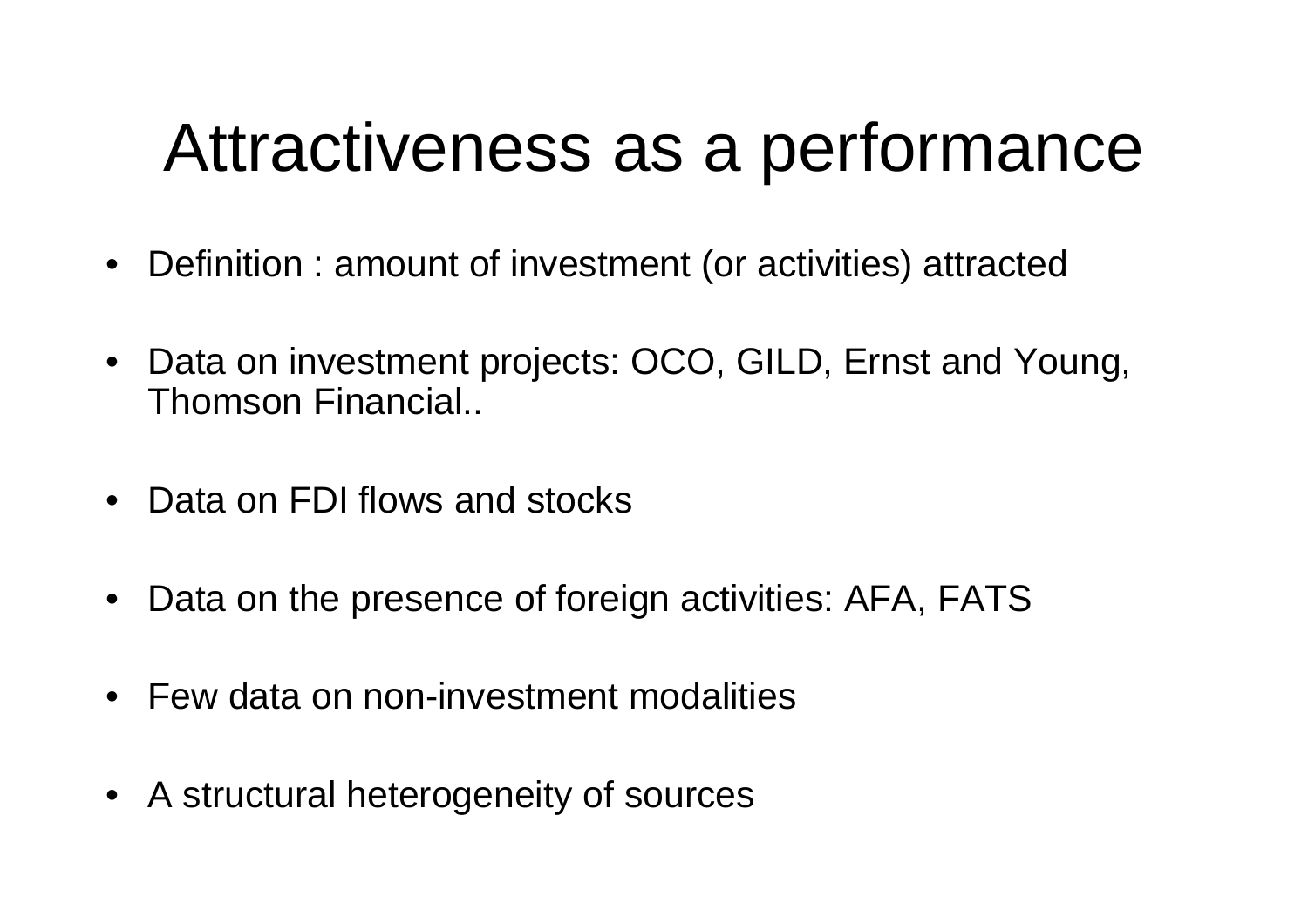## Attractiveness as as policy

- Definition : implement measures aimed at improvingthe territorial attractiveness
- Diagnosis: the example of France (R&D, heaquarters): Marini, Huygue, Futuris, CAS reports
- Measures: many developped and emerging countries focus their activitiveness policies on innovation-relatedactivities (Hatem, 2007)
- • Impact: few and unconclusive studies on the matter(Appold, 2004)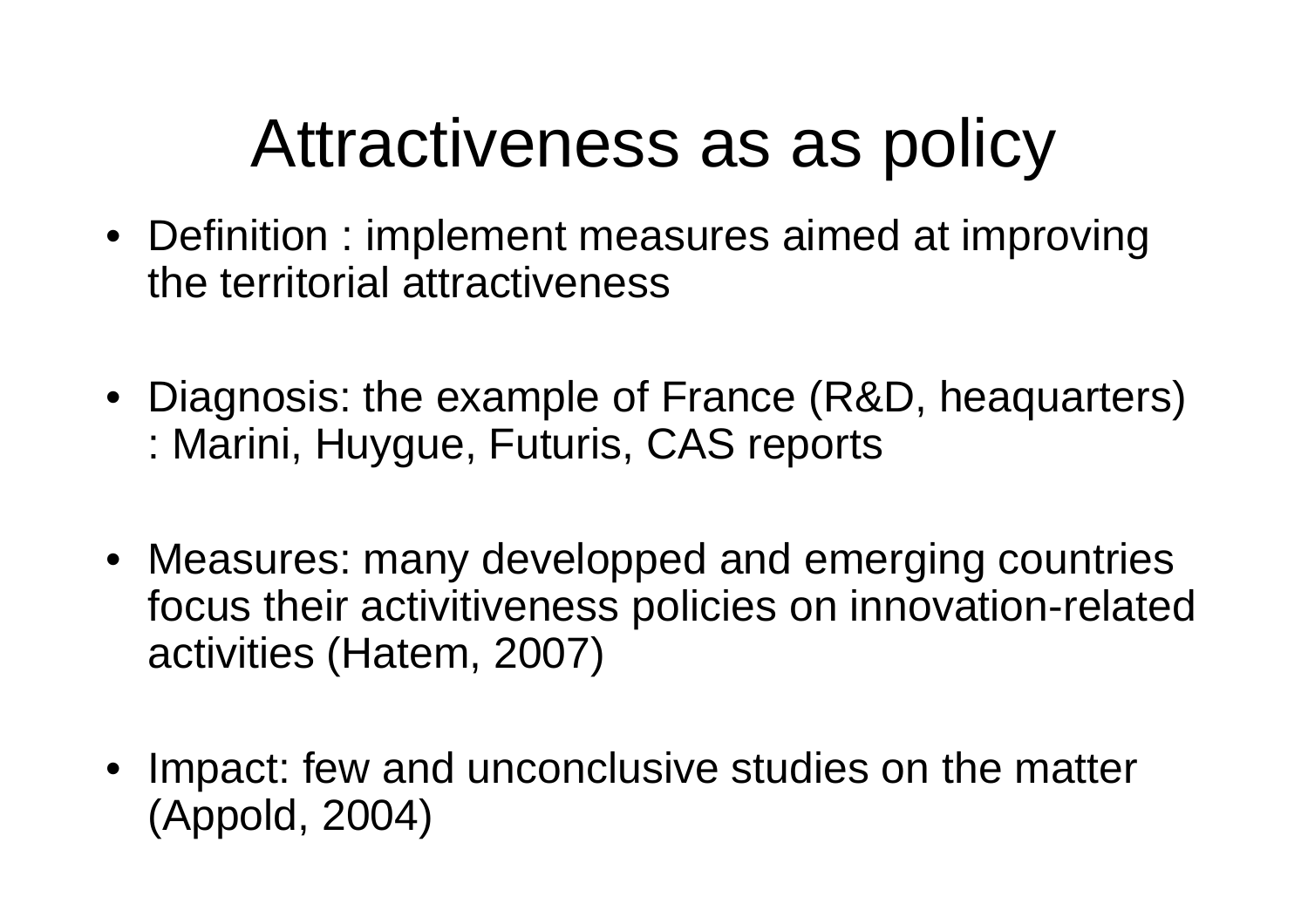### A critical view on the literature

- Concepts: « innovation », « investment », « foreign »
- Scope: geographical and industry levels of analysis
- Methods: each approach bears its advantages and shortcomings
- Data: some under-used sources of information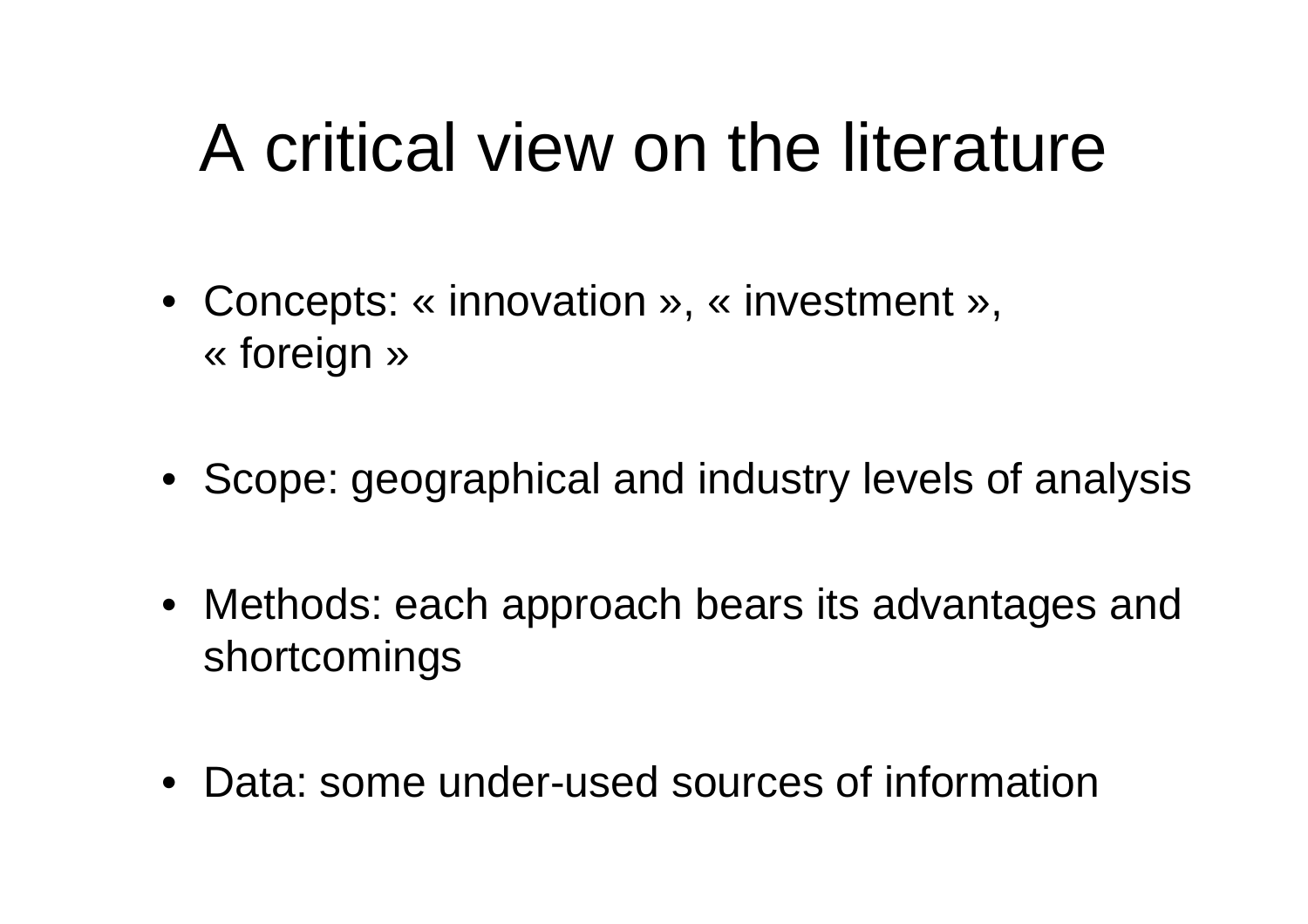## **Concepts**

- Headquarters or decision-making process?
- Innovation in other fields than in high-tech
- Internationalisation modalities others thangreefield investment
- What about home-based companies?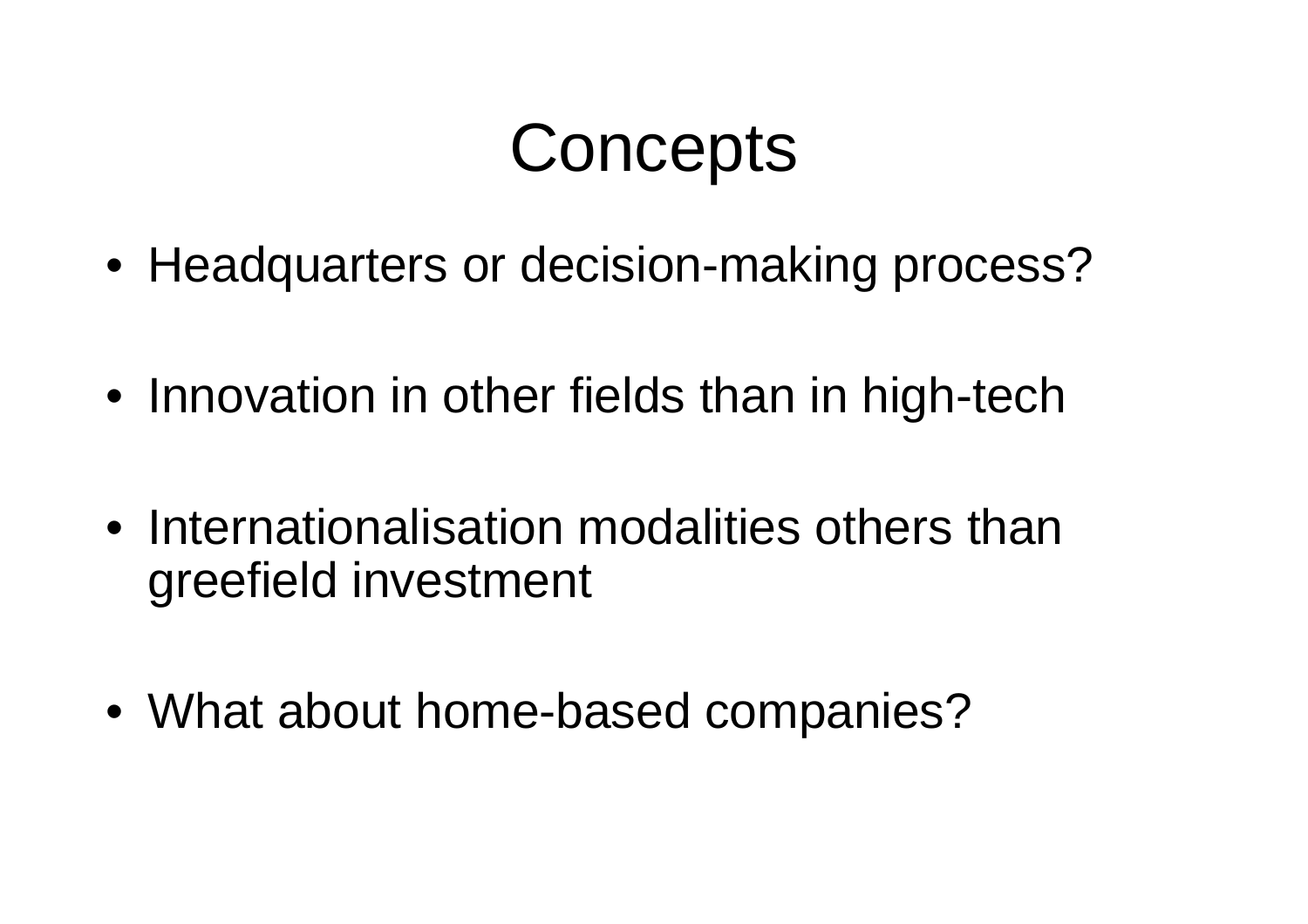#### Focus

- How to integrate a non-OECD perspective?
- Studies at the country-level or at the local level?
- Feasibility of detailled industry-level studies on location determinants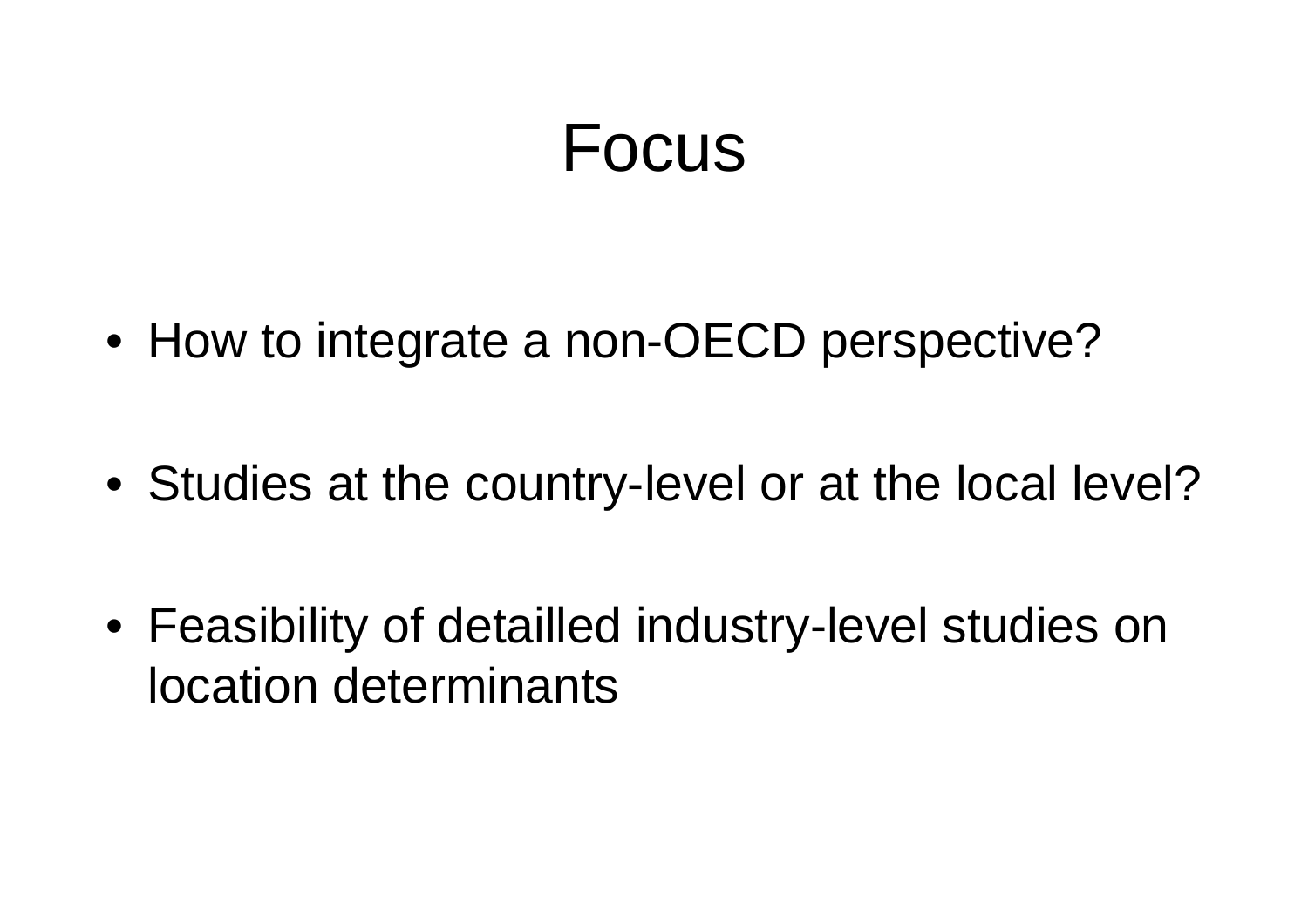## Methods

- Econometric and statistical analysis: scientific, but rigid, sometimes unfocused and/or opacious
- Surveys: flexible, but problems of scientific credibility
- Case-studies : interesting insights, but how to generalize the findings?
- Modelisation of the decision-making process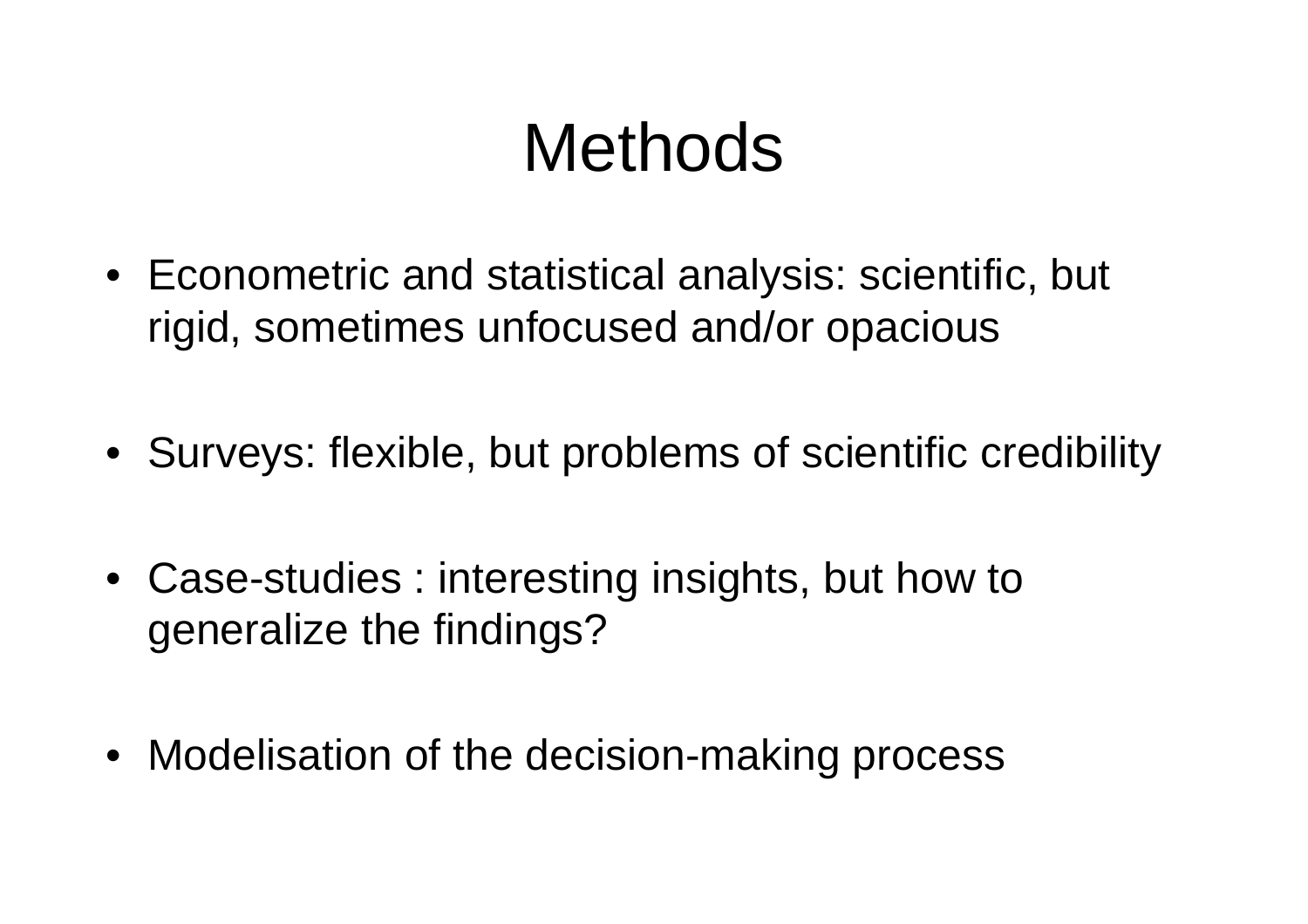## Data

- Databases on investment projects: precise, up-todate, but has the projects been really completed?
- AFA and FATS: high potential for econometric studies, but no data on non-OECD countries
- Private databases on location determinants: veryusefull sources of information, but costly
- Data on patents: an apparently good measure of innovation potential, but biased due to differences in patenting stragegies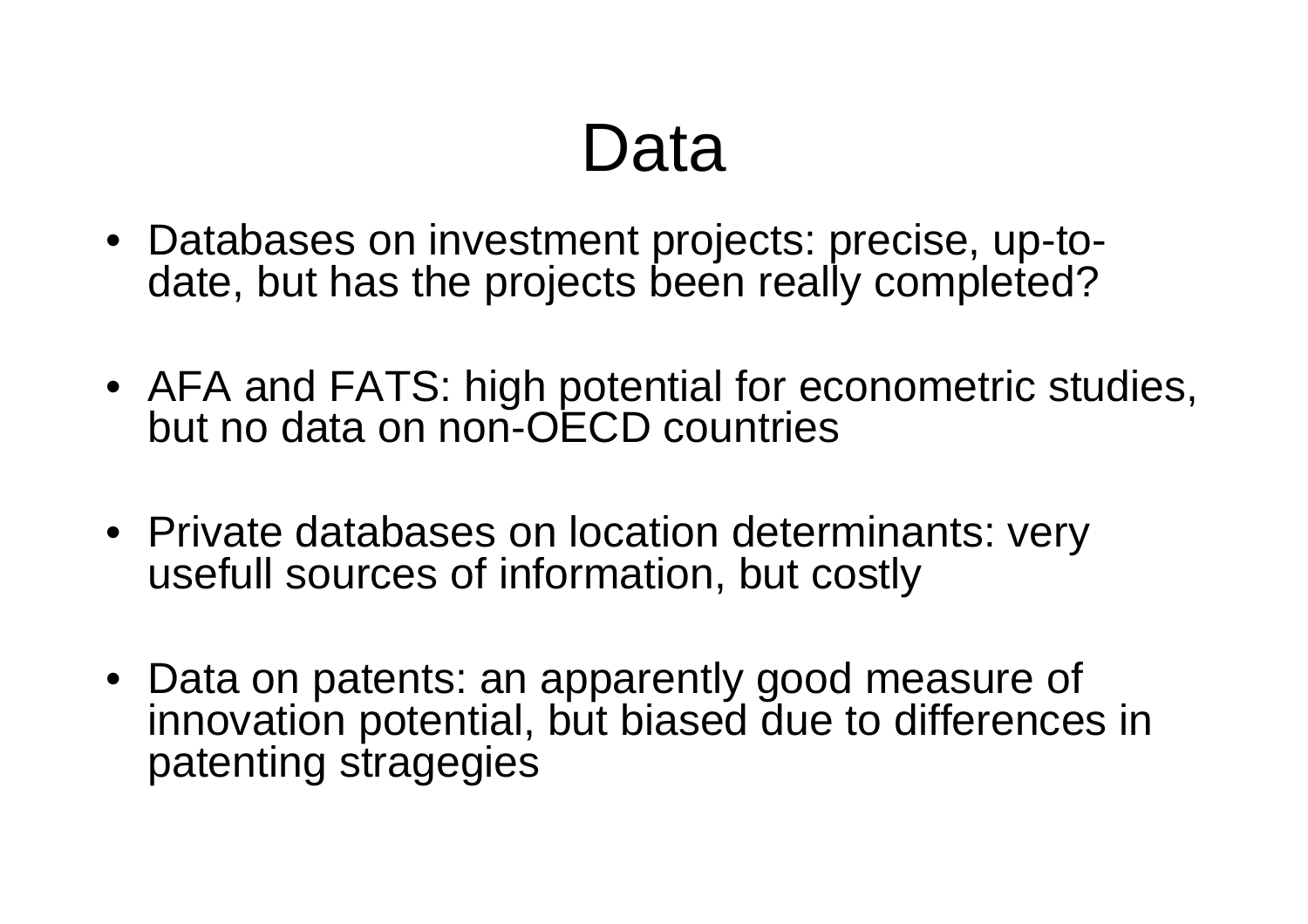## Proposals for a workingprogramme

• Priorities of the working programme

• Implementation issues and implications ofrthe secretariat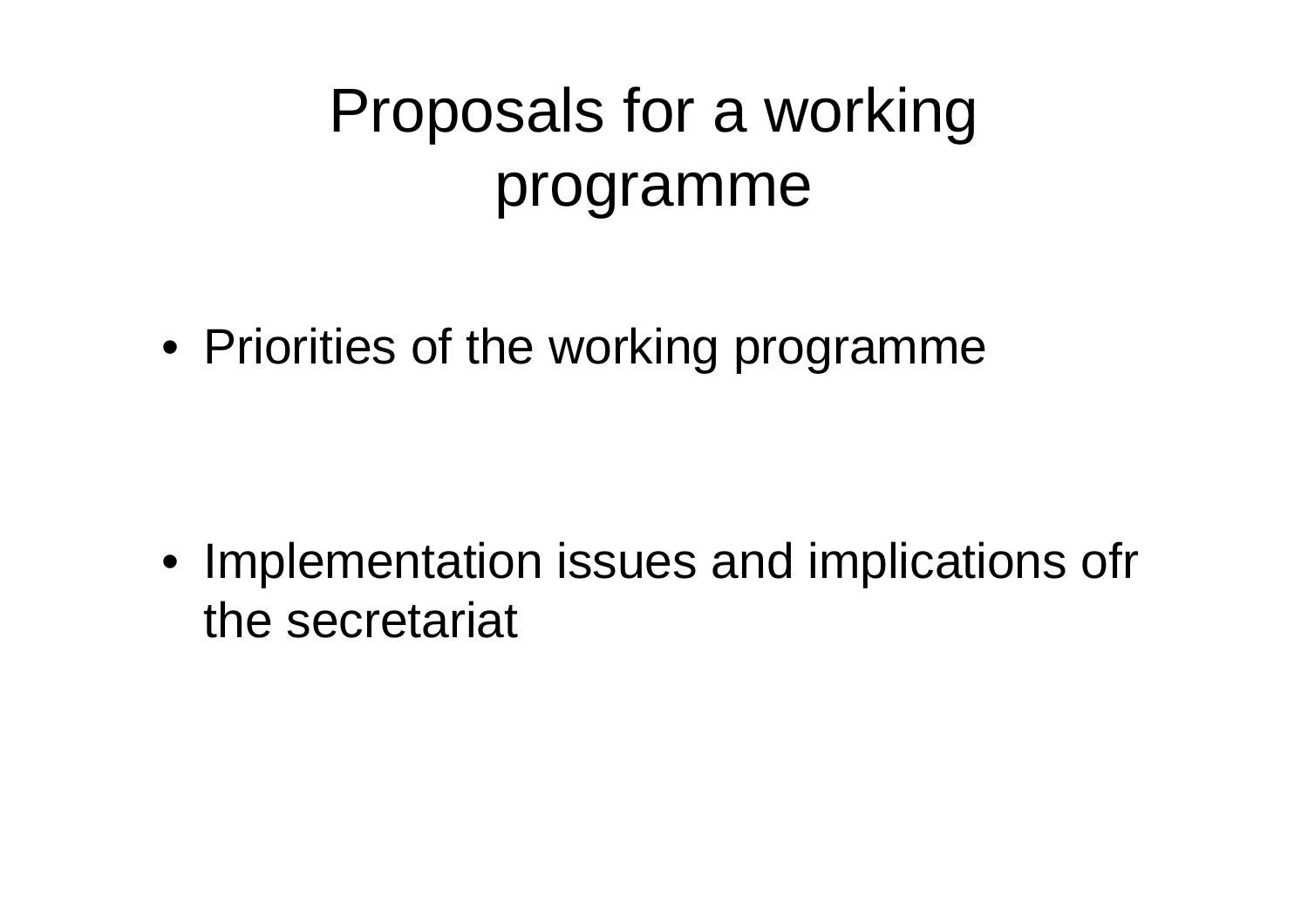### Proposals for the working programme

- Launch additionnal studies on **location determinants**, mainly in high-tech industries (survey amongcompanies+ econometrics)
- Benchmark **attractiveness policies** of OECD (+ major non-OECD) countries (survey amonggovernments + case studies on best practices)
- Collect systematic data on **attractiveness potential** (and performances) of OECD (and major non-OECD) countries. Build-up of an attractiveness scoreboard ??
- Improve the knowledge on **international investmentmarket:** flows, investors, non-investment modalities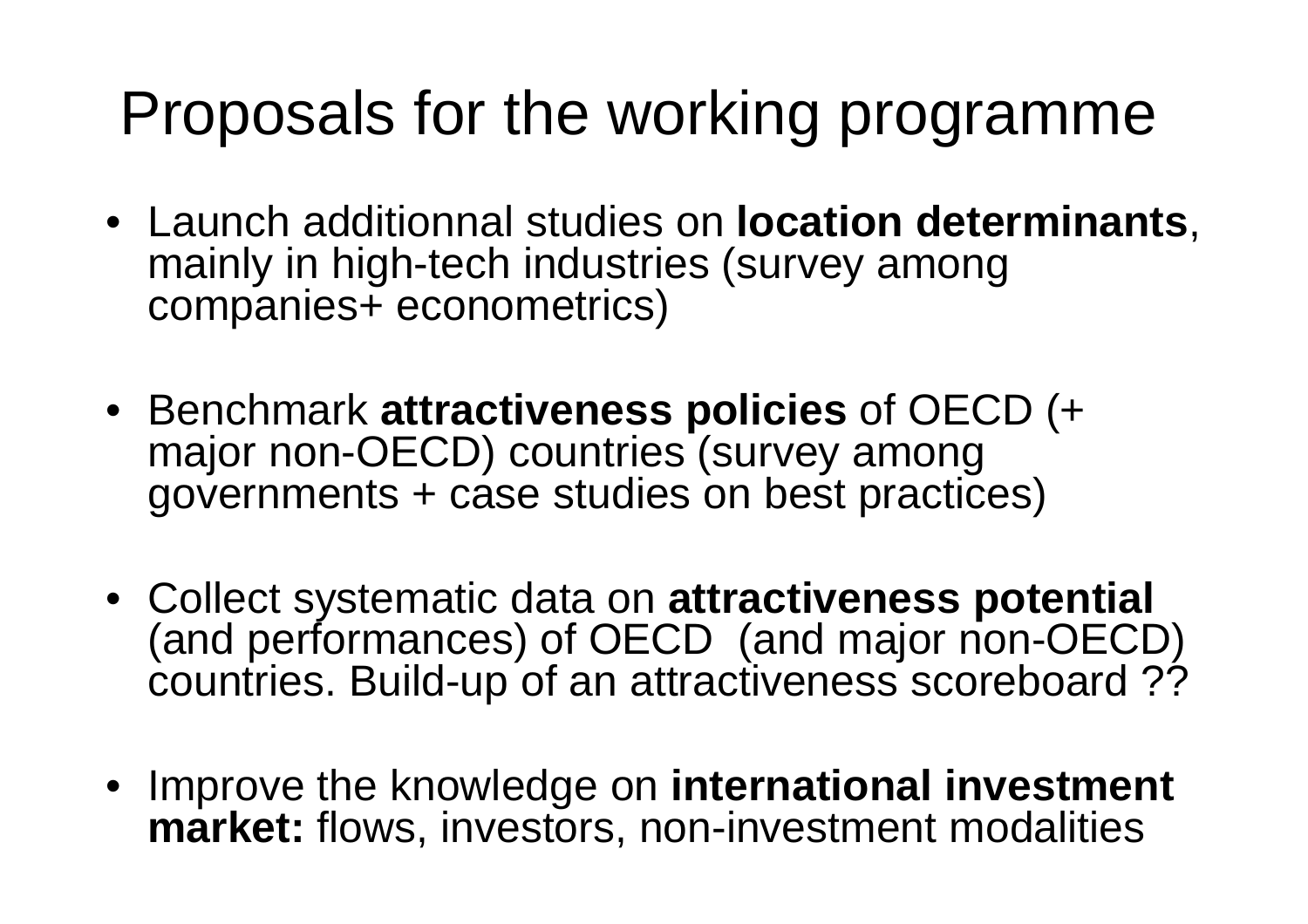### Implementation issues

• Mobilisation of available ressources

• Various options under consideration

• Planning and time schedule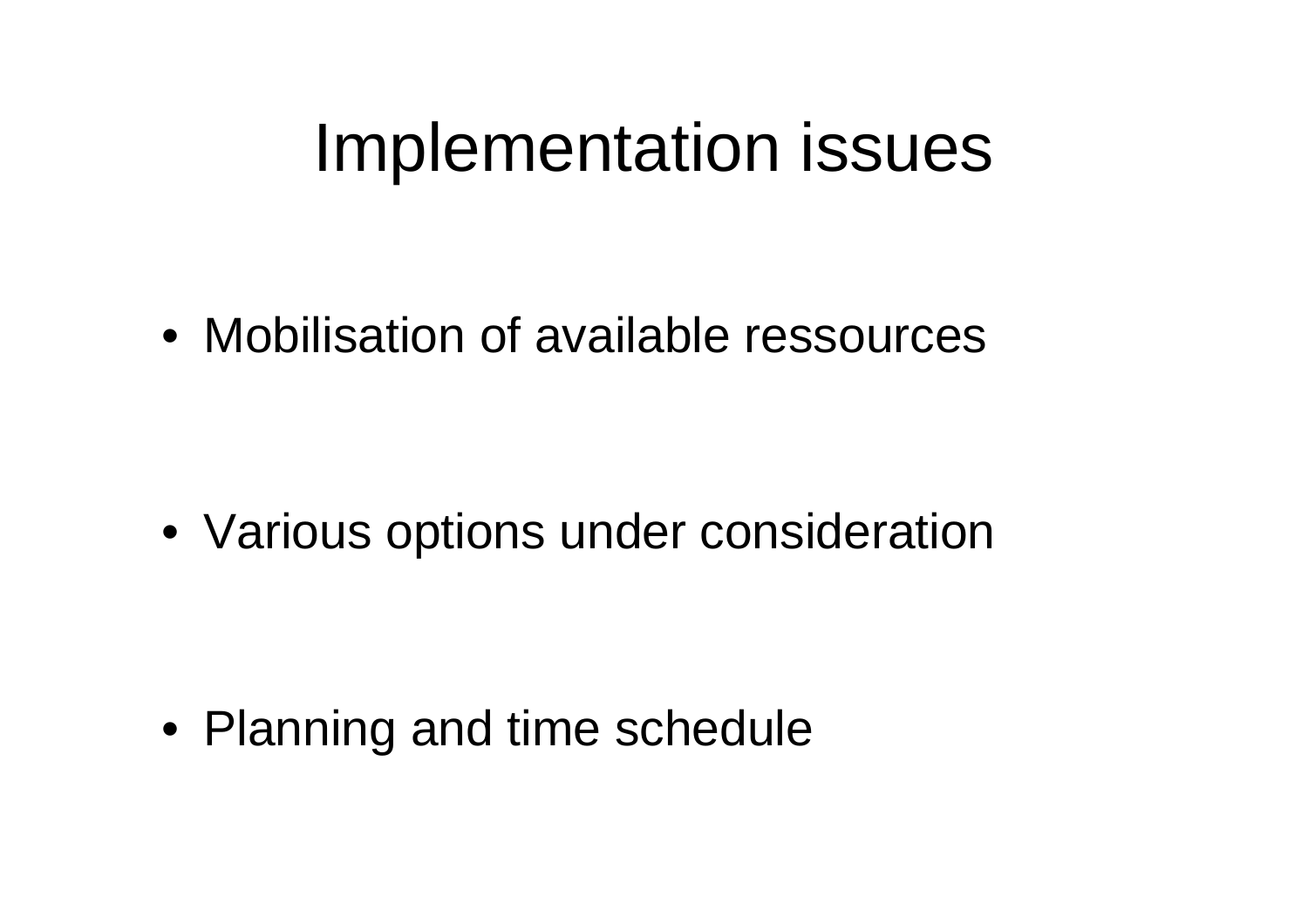### Mobilisation of available ressources

- A two men-year programme
- Who does what inside of the WPGI ?
- Cooperation with other comittes inside of OECD (investment, scientific and technological policies
- •Ressources from the secretariat
- •Cooperation with other institutions (Unctad, WEF? )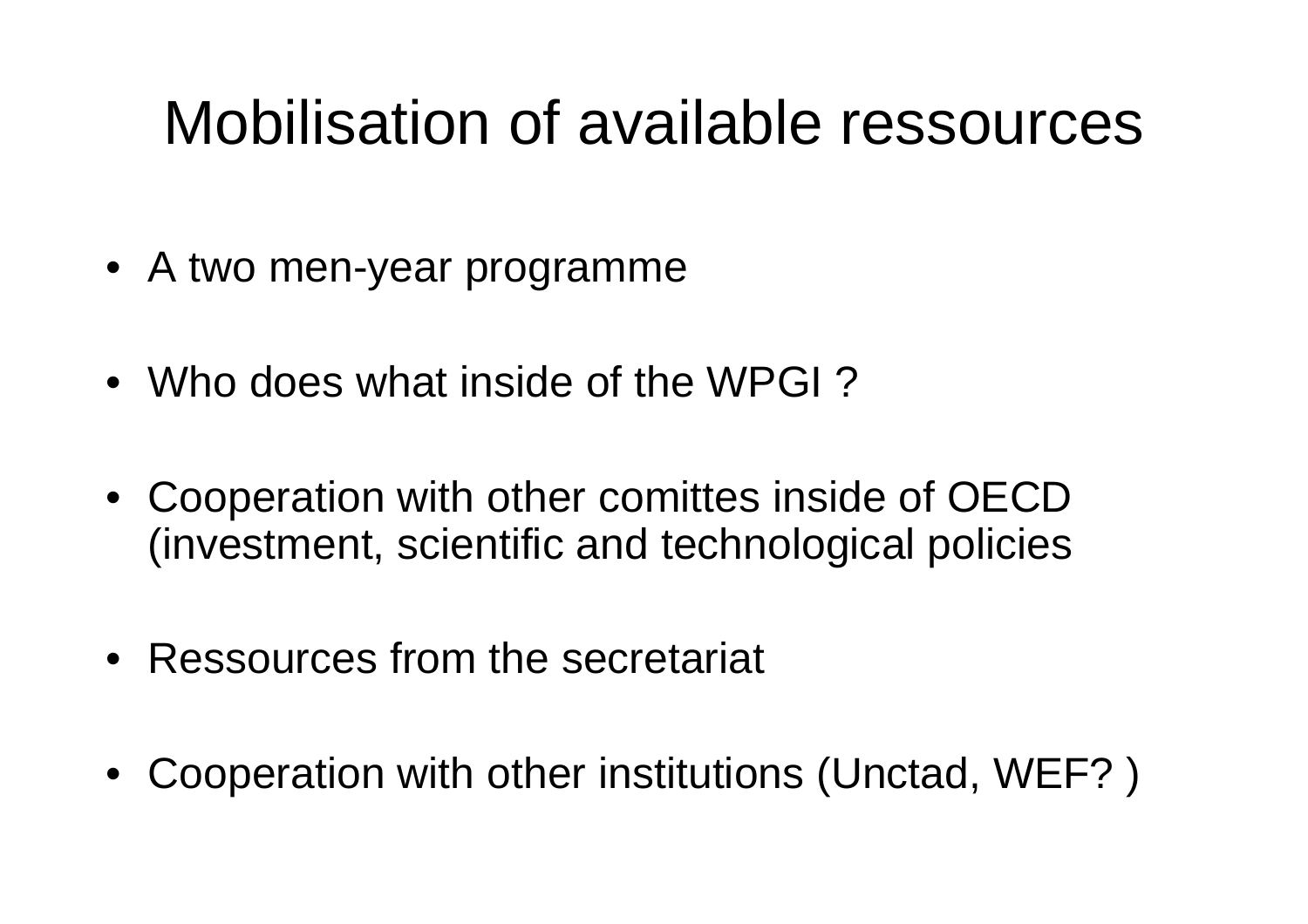## Various options under consideration

• High option: two men-year; total completion of the programme

• Medium option: One man-year: see slide <sup>22</sup>

• Low option : no additional ressources: survey among governments+ one ecometric study+ some comparative figures on attractiveness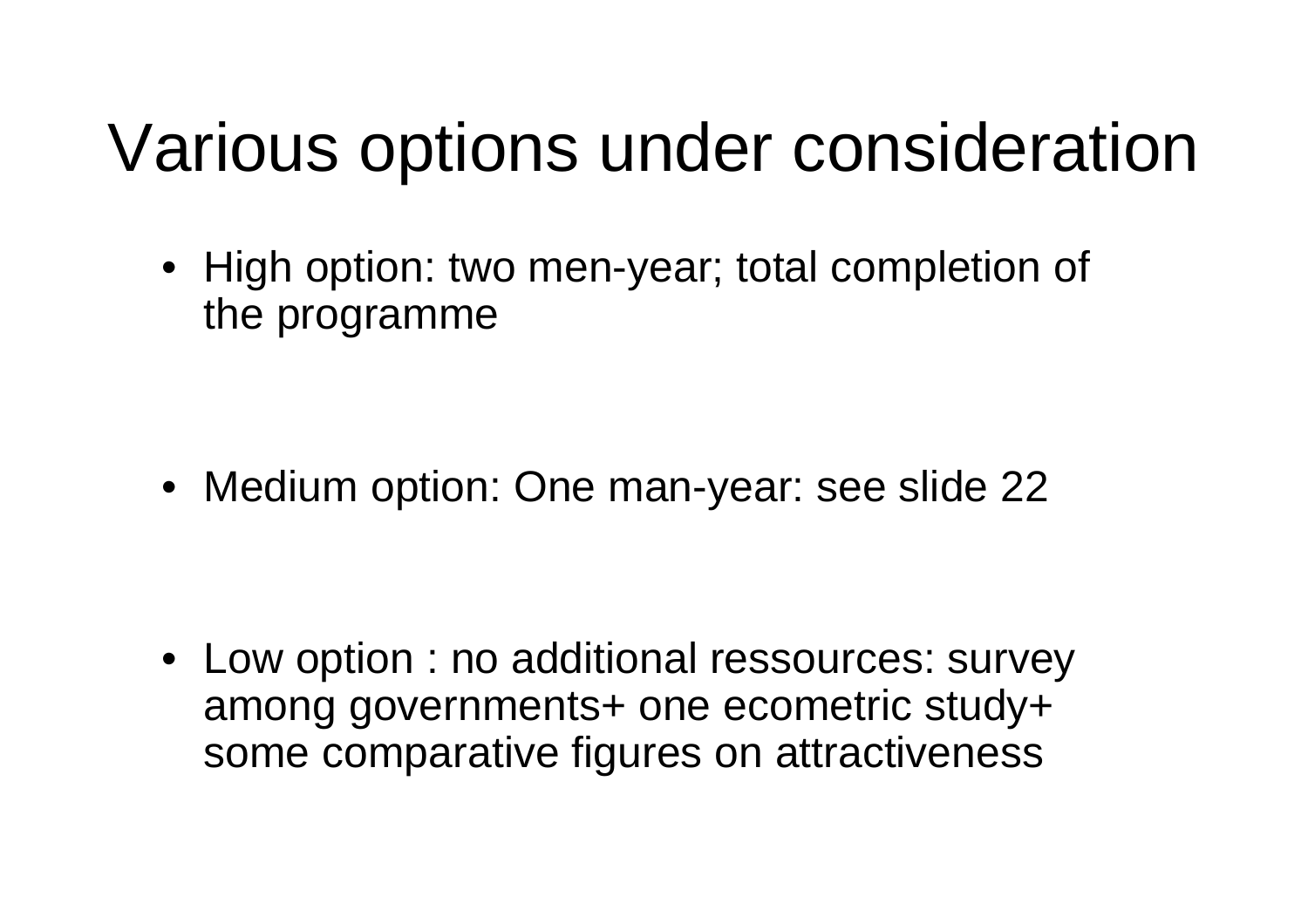## Planning and time schedule

- Report to be completed by the end of 2009
- Studies to be largely completed bu summer2009
- Terms of reference ready bu the end of 2008
- What about the next steps of the project in 2010 and after?